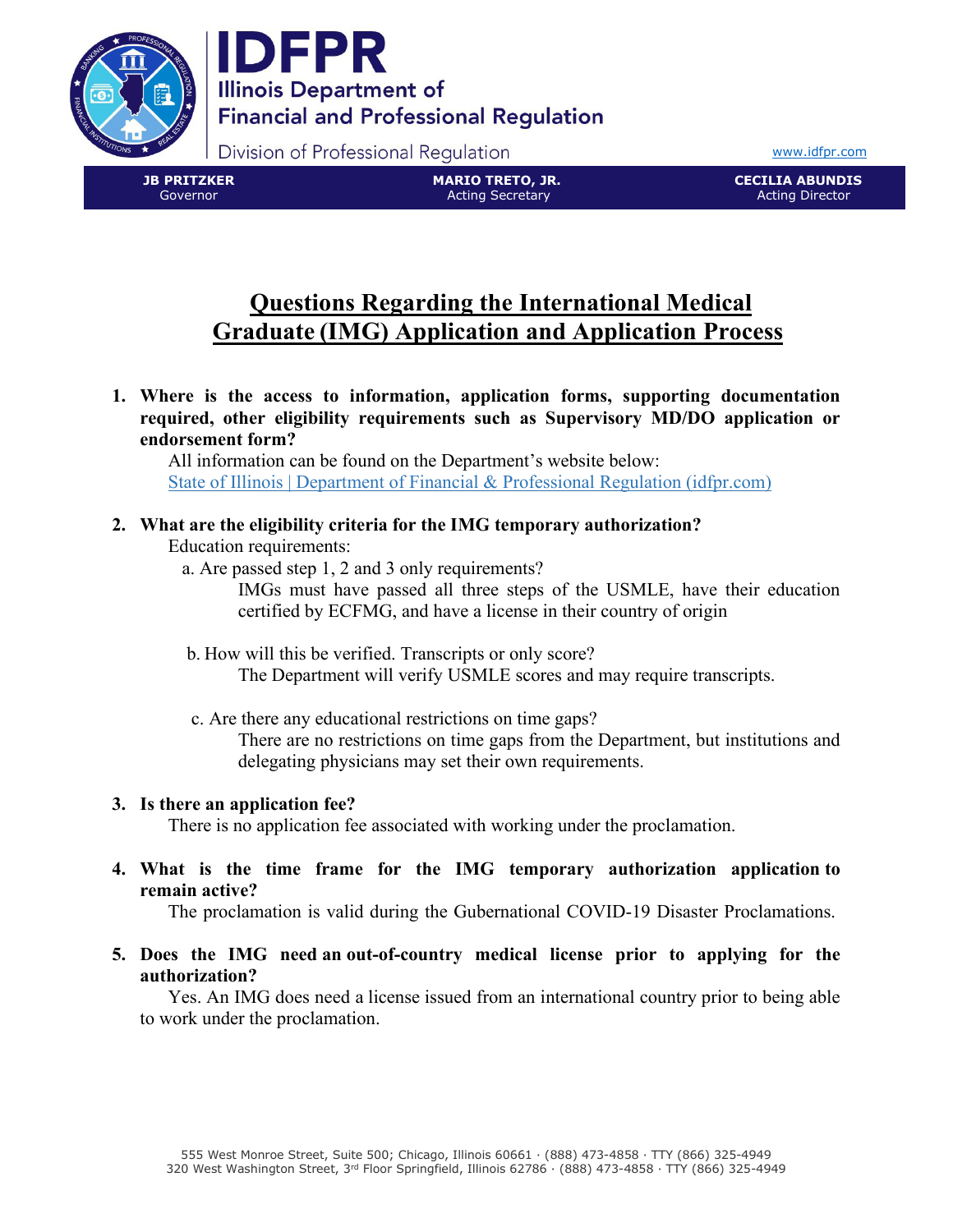## **6. What is the expected turn-around time for approval of the temporary authorization?**

The Department reviews all applications in the order they are received. We anticipate reviewing applications as quickly as possible; however, the time frame for initial review may vary depending on various factors such as office closures or the number of applications received. Failure to answer all the questions or properly fill complete the application form can result in additional delay. If you have any questions or concerns about an application, please reach out to the Department at 1-800-560-6420.

## **7. Is there a specific department or are there personnel assigned to issue the temporary authorization?**

All applications are reviewed by DPR's Licensing and Testing Section. Applications and questions related to IMG applications can be sent to [fpr.covidtemporaryapplication@illinois.gov.](mailto:fpr.covidtemporaryapplication@illinois.gov)

## **8. If the IMG applicant does not meet all the listed eligibility criteria, what are the next steps?**

The Department will contact the applicant and work with them to the extent possible.

## **9. Is taxonomy enrollment needed (Internal Medicine, Family medicine, etc)?**

There are no taxonomy requirements under the proclamation.

## **10. Are NPI/NPPES enrollment needed?**

The Department does not require this, however, institutions and delegating physicians may.

## **11. How is the issuance, renewal, termination (30 days to apply for extension, etc)?**

The Department is not issuing any permits under the proclamation and, as such, there is no renewal requirement. Termination of the temporary practice permit will occur at the end of the Gubernational COVID-19 Disaster Proclamation or at when a new proclamation is issued on this topic.

## **12. Will there be a background check?**

Background checks may be required by institutions or delegating physicians.

# **13. Are applicants required to submit supporting documentation?**

No. Applicants are not required to submit supporting documentation, but they must attest to meeting the requirements. The Department may, in its discretion, request documentation from an applicant.

# **14. Does the applicant need to list the supervising physician on the application or inform the Department of the same?**

No.

# **15. Do Applicants need to be a reside in the State of Illinois?**

No. Applicants do not need to reside in Illinois. However, the supervising physician must have an active, unencumbered license in Illinois.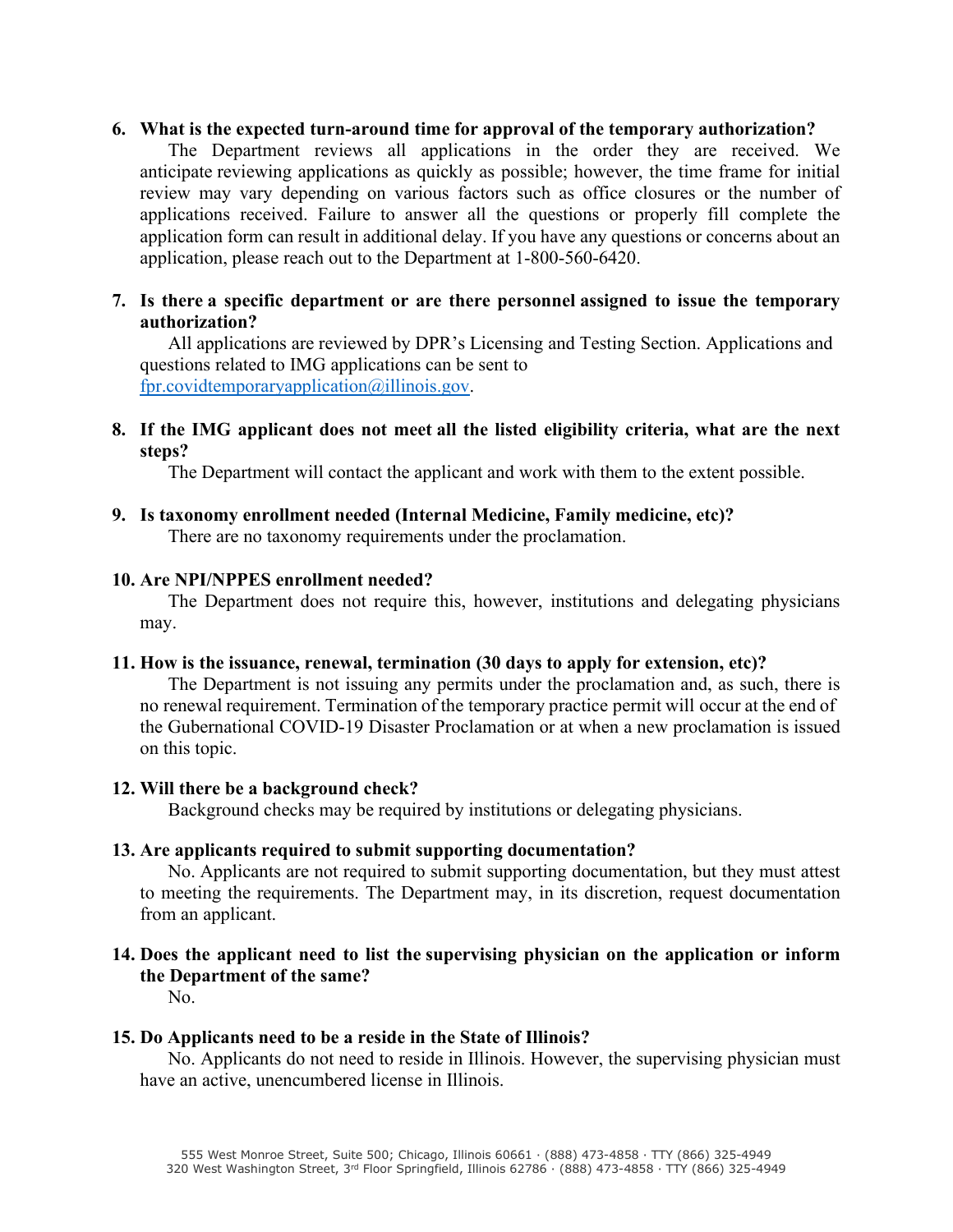- **16. Is there a certain year that applicant must have graduated from medical school?** No.
- **17. Insurance contract enrollments? PECOS for Medicare? CAQH for commercial insurance? Any other specific credentialing process needed?**

The Department does not regulate insurance enrollment. Credentialing is required pursuant to all applicable statutes and regulations.

# **Questions Regarding Employment and Compensation**

## **18. Does IDFPR assign roles and responsibilities to the IMG?**

No. The Department does not assign roles or responsibilities. That decision is left to the delegating physician and institution the IMG decides to work in.

**19. Which work settings can the IMG perform clinical duties? Are there restrictions on places of service?**

IMGs can perform work in any setting so long as a supervising physician delegates the authority to the IMG. Place of services are not restricted specifically by the proclamation so long as the supervision requirements outlined in the proclamation are met.

### **20. Does IDFPR have specific work hour rules for the IMG?**

The Department does not have any work hour rules for IMGs working under the proclamation.

#### **21. Does IDFPR have a specific reimbursement requirement for IMG's?**

The Department does not reimburse and does not regulate reimbursement for IMGs. Local, state, and federal labor laws may apply.

## **22. Will IDFPR provide assistance in securing paid positions to IMG applicants?**

The Department will not provide assistance in securing positions to IMGs.

#### **23. Are Visa sponsorship options available or temporary work permits?**

The Department recommends consulting with an immigration attorney for all available options. The Department does not have statutory authority to grant visa sponsorship.

## **24. Would there be relocation expenses?**

The Department does not have statutory authority to provide relocation expenses. Institutions may offer them on their own initiative.

#### **25. Is Malpractice insurance required?**

 The Department has no requirements for malpractice insurance. Malpractice insurance may be required by the institution or delegating physician.

## **26. Are there CME requirements for IMG's?**

There are no CME requirements pursuant to the proclamation. Institutions and delegating physicians may put in place their own CME requirements.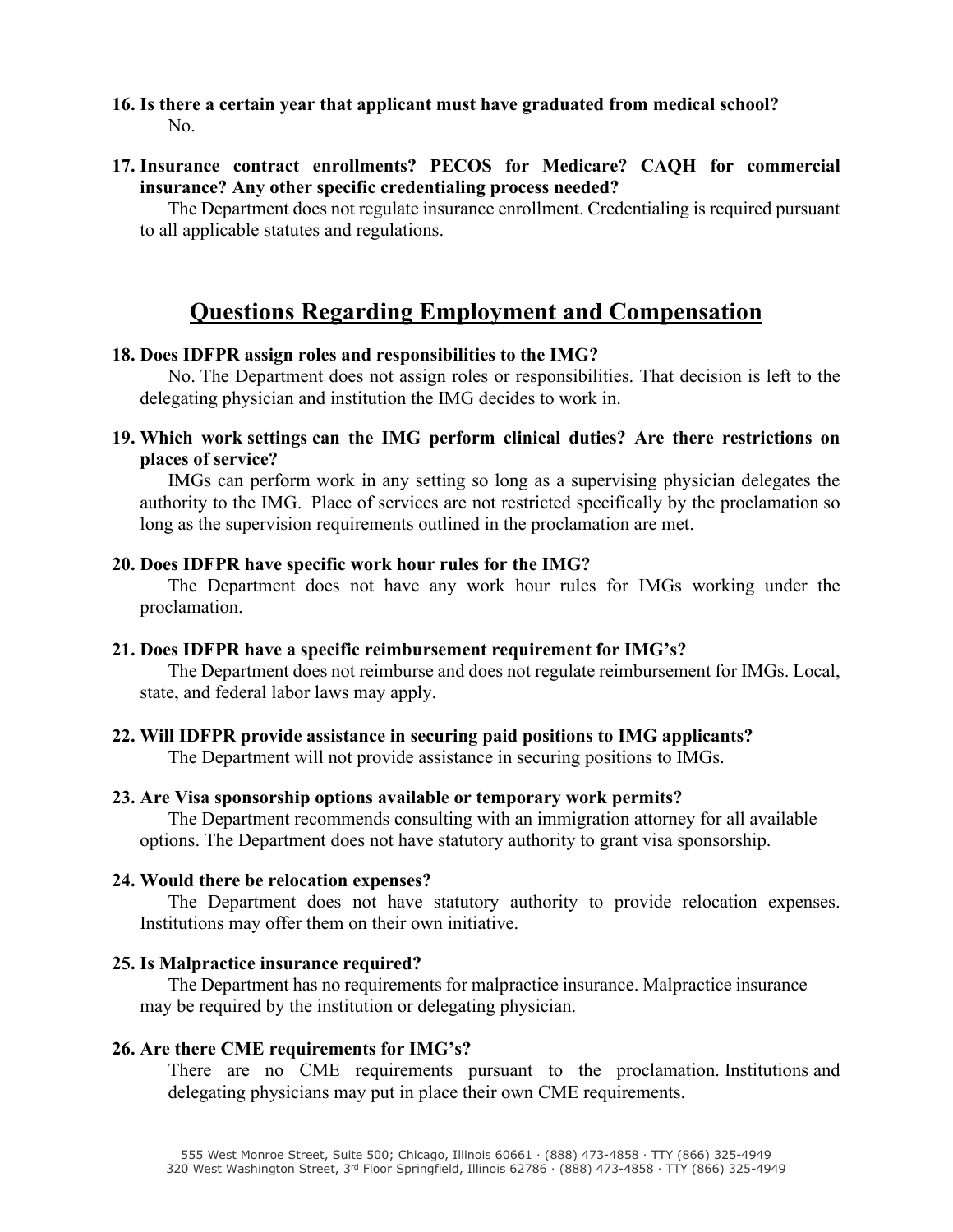# **Questions about Regulation and Scope of Practice**

## **27. What Government agency regulates this?**

The Illinois Department of Financial and Professional Regulation (IDFPR) is primarily responsible for regulating all medical professionals working under the delegation authority of licensed physicians.

## **28. What is the scope of practice and prescription limitations, controlled substances, administering schedules, DEA?**

 IMGs under the proclamation will perform all patient care under the supervision of licensed delegating physician. IMGs do not qualify for a controlled substance license in Illinois and independent prescription authority.

### **29. Will IDFPR regulate the IMG's quality of care?**

The Department will regulate the quality of care through the delegating physician. IMGs are not licensed by the Department and only fall under the jurisdiction of the Department if they practice outside the scope of the proclamation.

## **30. Will the IMG provide patient care independently or under the supervision of a licensed physician?**

IMG's working under the proclamation must work under the supervision of a physician licensed to practice medicine in all of its branches.

### **31. Would it be a conflict entering into residency program while on an Illinois permit?**

 This would not create a conflict. However, any person entering into a residency program is still required to apply for and obtain a temporary medical permit under the Illinois Medical Practice Act.

#### **32. Are there any billing regulations?**

The Department does not regulate billing practices

## **33. Are there allowed responsibility delegations?**

IMGs are only allowed to delegate responsibility to the extent an unlicensed person can.

## **34. Are there Co-signature requirements?**

There are no co-signature requirements in the proclamation, however, institutions and delegating physicians may have their own co-signature requirements for patient care documentation.

## **35. Are there restrictions on what patients are within scope (new patients or established only)?**

There are no restrictions on the scope from the Department, however, institutions and delegating physicians may place these restrictions in place.

## **36. Does the permit include clinical procedures?**

Under the proclamation, an IMG may perform any procedures delegated to them by the licensed supervising physician not otherwise restricted by law.